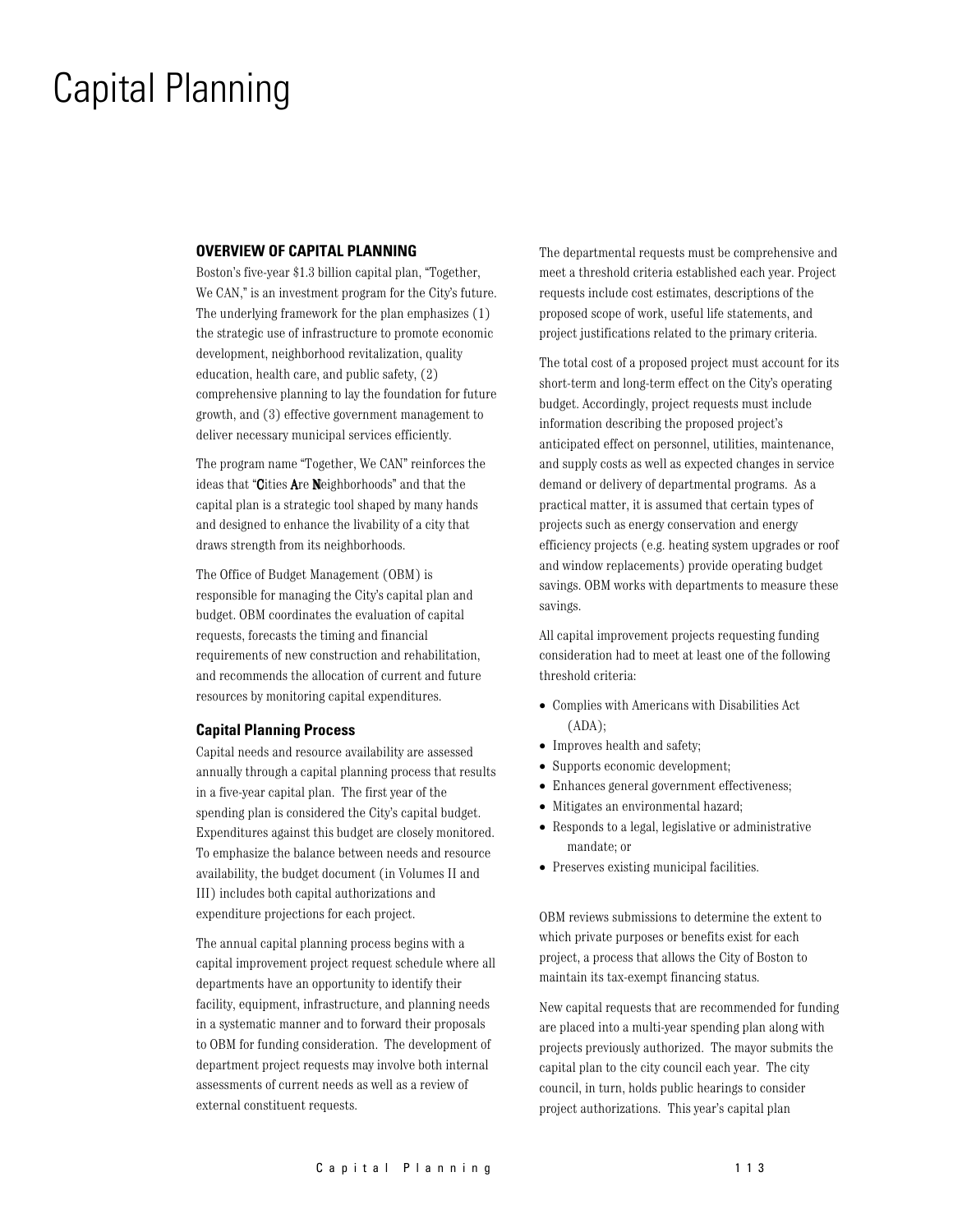identifies 479 new and continuing projects and proposes \$114.2 million in new project authorizations.

### **Financing the FY07-FY11 Capital Plan**

Financing for the capital plan comes from General Obligation bonds, state and federal funds, trust funds, and other funds. These sources are described below.

### **General Obligation (G.O.) Bonds**

General obligation bonds represent 67.0% of all project funding. This year's plan assumes \$500 million in new general obligation borrowings over the next five years to support ongoing capital needs.

### **State and Federal Funds**

Funds for capital financing are currently estimated at \$193.5 million from state programs and \$129.6 million from federal programs. Specific financing programs provide key resources for Boston's capital plan. Programs include the School Building Assistance program, Chapter 90, the Transportation Improvement Program, and the Massachusetts Water Pollution Abatement Trust.

School Building Assistance Program: The School Building Assistance (SBA) program, administered by the Massachusetts School Building Authority, is an important revenue source for school renovation and construction. In July 2000, the State legislature repealed the former school building assistance program and enacted Chapter 70B of the General Laws. The reimbursement rates under Chapter 70B range from 50% to 90%.

In July 2004, the Governor signed into law an act creating the Massachusetts School Building Authority (MSBA) which replaced the state Department of Education as the manager of the SBA program. The Authority assumed responsibility for the payment of existing SBA program commitments and will review and prioritize future project requests, although at a lower range of reimbursement rates (40%-80% rather than 50%-90%). No new project requests will be accepted until July 2007. Reimbursements for projects previously approved will continue on existing schedules. Projects on the SBA priority waiting list will receive lump-sum payments from the state by FY09.

In January 2006, the City received a lump-sum payment totaling \$93.7 million from the MSBA for approved project costs for three of the four City of Boston schools on the priority waiting list. The City applied this payment towards the debt service due on notes issued

### **Highlights of the FY07-11 Capital Plan**

### **Invest in Infrastructure**

### **Public Works**

**Beacon Street** Citywalks Road Resurfacing and Reconstruction Traffic Signal and Safety Zone Improvements

### **Boston Center for Youth & Families**

Roslindale Community Center Construction Hyde Park Community Center Construction Replace Roofs at Three Community Centers **Curley Community Center** 

### **Library Department**

New Grove Hall Branch Library New Mattapan Branch Library New Roofs at Seven Branches McKim Phase II D

### **Parks and Recreation Department**

New Play Equipment **Ball Field and Playing Court Renovations** New Synthetic Turf Fields at East Boston Memorial Park, Charlestown High School, Ceylon Park and Noyes Playground

### **Invest in Education**

**Burke High School Addition** Cleveland School Hemenway School Dearborn School Quincy Upper Pilot School **Russett Road School** School Yard Improvements

### **Promote Public Safety & Public Health**

**Fire Trucks** New Fire Training Simulator New Charlestown Police Station **Renovation Work at 2 Police Stations** Critical Repairs at various locations Infrastructure Improvements at Long Island

### **Support Neighborhood Development**

Crossroads Initiative Dorchester Avenue New Dudley Square Office Building **Harborwalk** Maverick Gardens Neighborhood Business Districts Improvements Strand Theater Improvements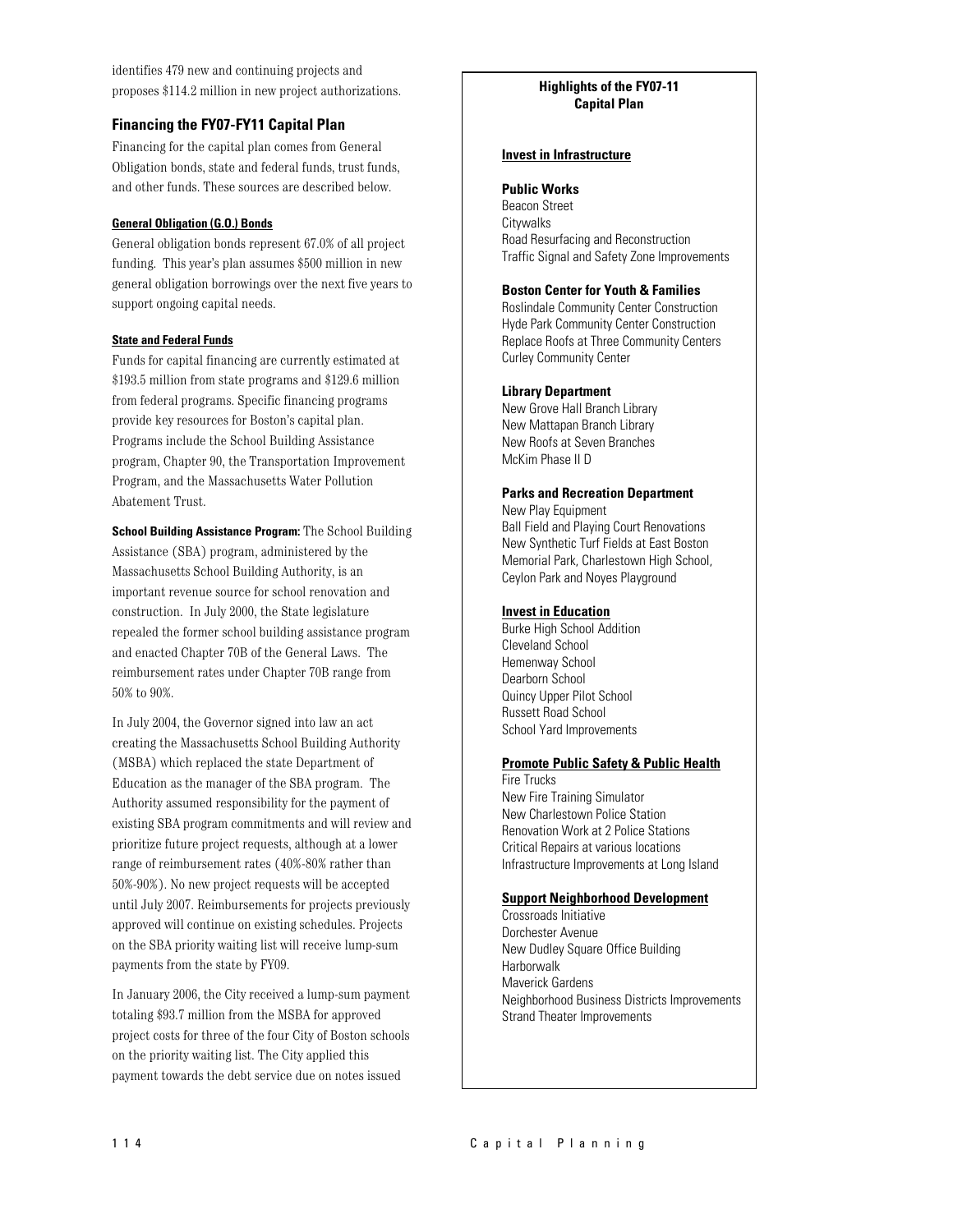previously by the City to finance the projects and which came due on February 1, 2006. Construction has been completed on all three schools. The City expects to commence construction on the fourth project on the MSB's priority list, Burke High School, in the near term, and is currently in negotiations with the MSBA regarding the timing and manner in which grant payments will be made to reimburse project costs. For the period FY07-11 total payments from the state are estimated at \$71.4 million.

**Chapter 90 Funds:** Administered by the Massachusetts Highway Department, Chapter 90 funds are allocated by formula through state bond authorizations and through the state budget to all cities and towns in the Commonwealth. Based on current allocations, \$8.5 million in Chapter 90 funds have been provided annually.

### **Transportation Improvement Program (TIP):** The

Transportation Improvement Program is a statewide road and bridge construction advertisement program developed under the management of the Commonwealth of Massachusetts Executive Office of Transportation and Construction (EOTC). It includes both locally owned roads and bridges as well as state owned roads and bridges. The TIP's funding sources include state issued general obligation bonds and federal funds made available through the Safe, Accountable, Flexible and Efficient Transportation Equity Act: A Legacy for Users (SAFETEA LU). SAFETEA LU is authorized by Congress through federal fiscal year FY09. State departments including the Massachusetts Highway Department (MHD), the Massachusetts Bay Transportation Authority (MBTA) and the Massachusetts Turnpike Authority (MTA) use the TIP to manage the bidding and awarding of state construction projects.

### **Massachusetts Water Pollution Abatement Trust (MWPAT):**

The Massachusetts Water Pollution Abatement Trust is a statewide revolving fund that addresses necessary environmental actions outlined in the federal Clean Water Act. \$13.4 million was included in an October 1999 MWPAT bond issue to cap the former Gardner Street landfill as a non-point source of water pollution and to create Millennium Park. Boston will repay the MWPAT for these essentially zero interest bond funds over twenty years.

### **Trust Funds**

The City's Treasury Department manages trust funds and bequests from private citizens dedicated to Boston's public spaces. Grants from the Edward

Ingersoll Browne Trust Fund have been used for the restoration of neighborhood parks, schoolyards, and public spaces. The George Robert White Fund is used to support facilities owned by the Fund.

### **Other Funds**

The City uses funds including the Street Opening Account and Surplus Property Fund to finance capital projects. Private donors also provide some funding for capital projects. These sources of capital financing are currently estimated at \$111.2 million.

### **Expenditures**

Capital expenditures totaled \$91.3 million in FY05. Expenditures include \$65.7 million for general obligation bond spending, \$25.1 million from various grants and other sources, and approximately \$511,000 to complete three school construction projects. School projects completed or underway included the reopening of the Winship School and a major renovation to the Holland School. The City has completed or nearly completed work at eight branch libraries that began in FY04. The Parks Department continued its program of replacing playlot equipment and refurbishing ball fields and playing courts. In addition, the City acquired an industrial building located in West Roxbury for use as a collection storage facility for the Boston Public Library and the City of Boston Archives and Records Management Center. Once renovated, the facility will enable the City to consolidate its materials collection and public records that are currently stored at multiple sites.

Total capital expenditures in FY06 are forecast at  $\$107.3$  million. The estimate includes  $\$93$  million for general obligation bond spending and \$12.2 million from various grant programs, including Chapter 90. The Dearborn School received extensive masonry repairs this past year. The Holland School remained closed as the first phase of major renovations was completed and the second phase began. The work will be completed by summer so that the school can reopen in September 2006. In addition, the City renovated the annex buildings at the Dorchester Education Complex for use by TechBoston Academy. Finally, six schoolyard projects, funded in part by Jane's Trust, have been completed as well.

Over twenty park improvements at playlots, ball fields, and playing courts throughout the City are scheduled to be completed in FY06. Artificial turf fields were installed at Madison Park High School and Pagel Playground. The Public Works Department began the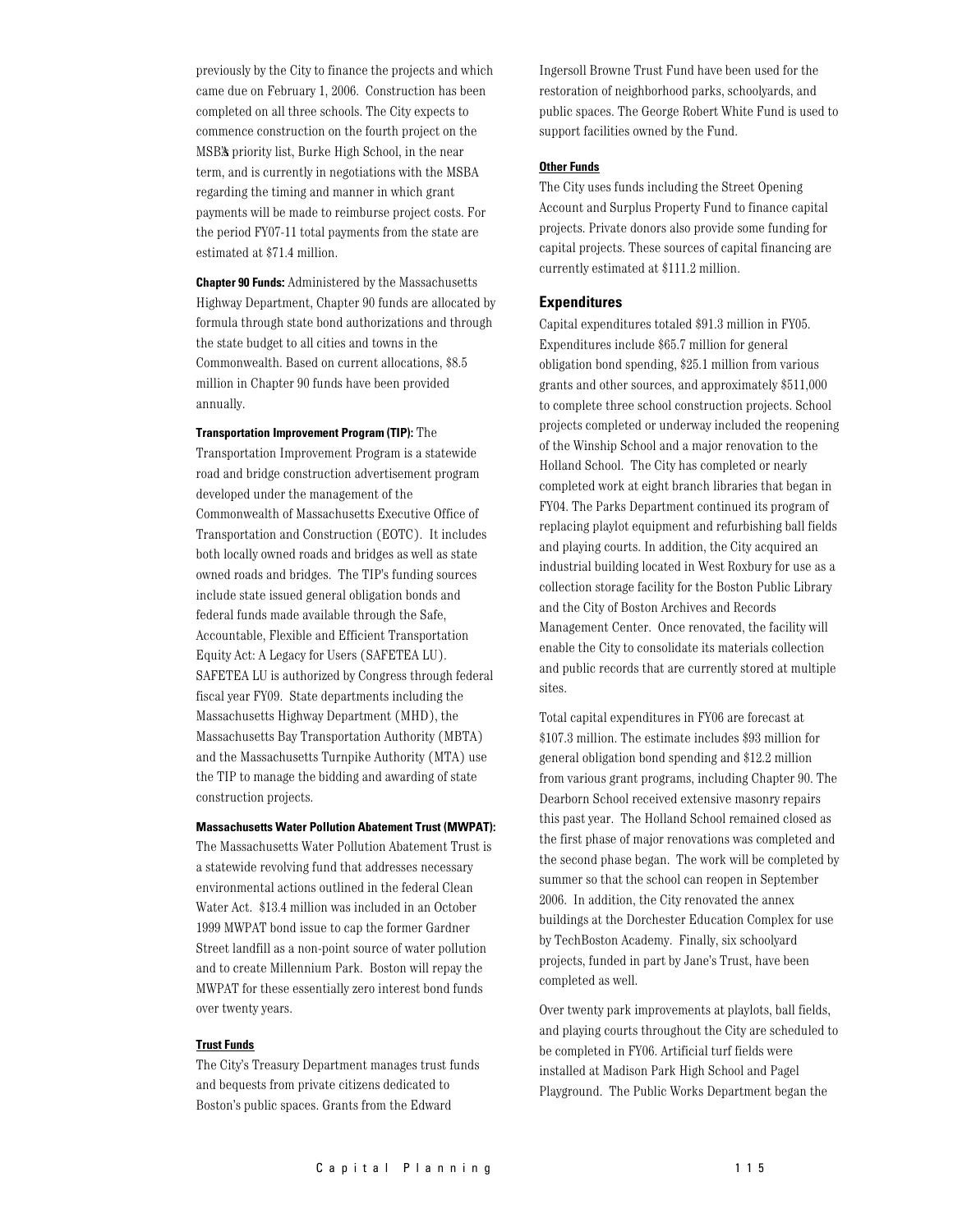Citywalks program, a three year \$18.3 million effort to improve sidewalks and streets across the City.

Total capital expenditures in FY07 are forecast at \$128 million. This estimate includes \$100 million for general obligation bond spending and \$28 million from various grant and other sources including Chapter 90, the Surplus Property Fund, and the School Building Assistance Program.

The Burke High School project will begin construction by this summer and will be completed in approximately two years. The project includes a new branch library incorporated into a building addition along with a new gym and an expanded cafeteria. Preliminary analysis will begin this year to evaluate reuse options for the current library building in Grove Hall.

The Crossroads Initiative is a \$55 million multi-year program of street improvements that will improve connections among the many neighborhoods surrounding the Rose Kennedy Greenway. It will make it possible to move easily from the harbor and the South Boston waterfront to the Financial District; from Chinatown to the Leather District and Fort Point Channel, and from the North End to the West End and the Bulfinch Triangle.

The Public Works Department will continue the engineering work necessary to cap the final portion of the Gardner Street landfill and rebuild the high school football field and track that are currently on the site. Renovation work will begin at two police stations before the end of the calendar year while a renovation of the Strand Theater will begin in early 2007.

Planned G.O. expenditures for the period FY08 through FY11 are expected to remain at \$100 million annually. Future grant expenditures are estimated to total approximately \$29 million in FY08, \$18 million in FY09, and \$15 million between FY10 and FY11. Figure 1 displays total capital spending from all sources since FY04 and projected expenditures through FY11.

The City continues to aggressively pursue grant funds. maximize the use of Chapter 90 funds for road and sidewalk projects, and actively manage its projects to ensure that spending does not exceed projections and that priority projects move forward. Together, these strategies will enable the City to maintain a reasonable level of capital spending and borrowing and prudently manage its outstanding debt.



### **Operating Budget Impacts**

Quantifying operating budget impacts related to proposed capital investments is essential to the capital budgeting process. Beyond the most evident operating budget impact associated with debt service repayment (see the debt management section for more information), many capital projects also impact staffing, maintenance, equipment, and utility budgets. OBM evaluates all proposed capital projects based on their impact on the operating budget. Increased costs are often justified through improved or expanded service delivery, or are unavoidable due to legal mandates or regulatory requirements. Cost savings are often realized through operational consolidations, reduced maintenance, energy savings, or other efficiencies. OBM requires that each departmental capital funding request be submitted with operating budget impact analysis. In addition, capital project design standards for materials are established with the assumption that preventative maintenance may be constrained by operational resources.

The capital plan supports investments that will decrease operating expenses by reducing costs associated with emergency repairs, maintenance of old systems, and energy inefficiency. A substantial portion of the plan is focused on basic facility repairs such as roof replacements, new window installations, heating and cooling system updates, and the renovation of parks, playgrounds, play lots, playing courts, and ball fields.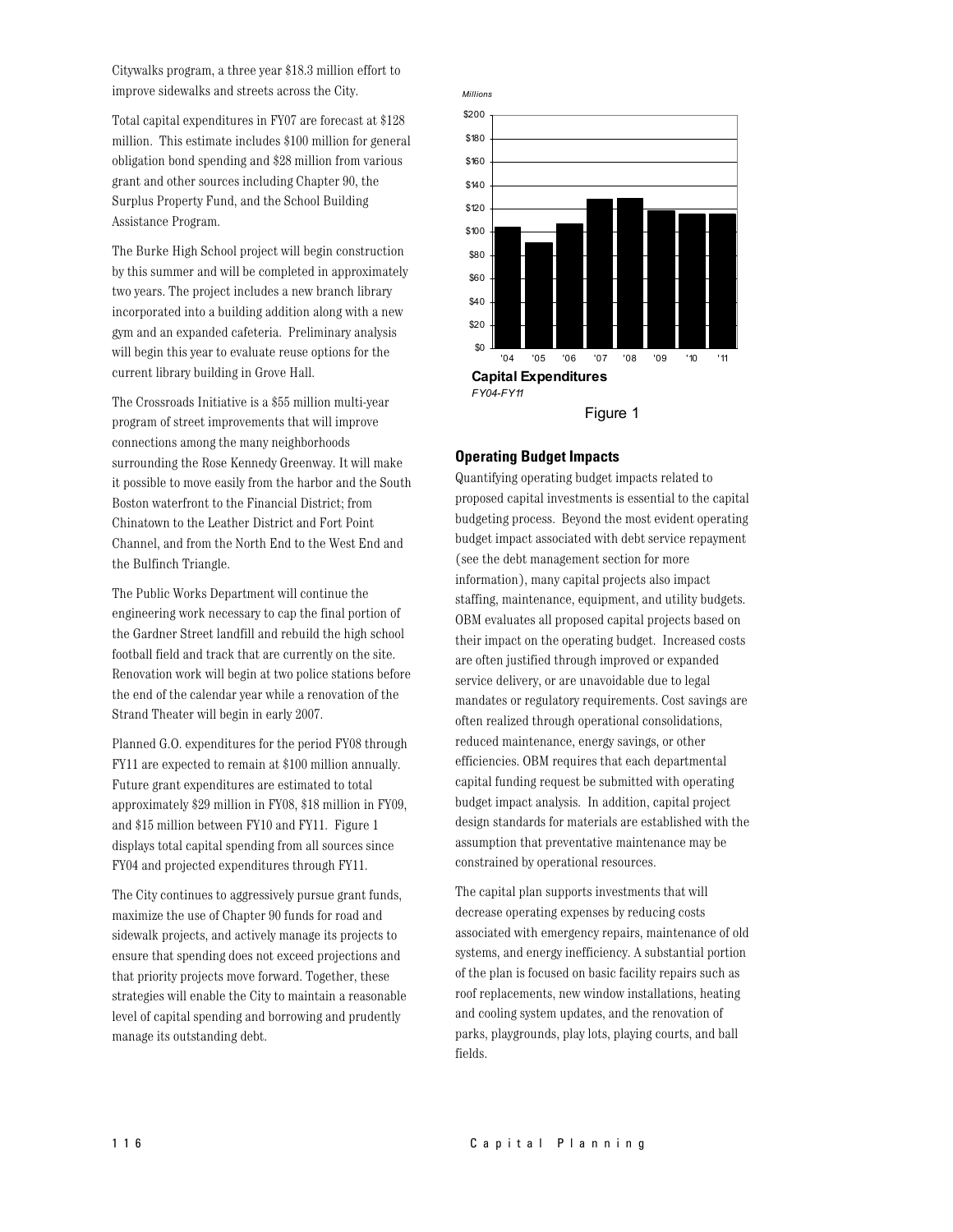In FY07, the School Department will begin a renovation project at the Cleveland School in Dorchester. This renovation project will allow the Boston Harbor Academy School to relocate from its current leased space, which currently costs \$350,000 per year. The School Department will also renovate two former school buildings and reopen them. The Russett Road building in West Roxbury will reopen in September 2007. The Hemenway School in Hyde Park will be ready to open in September 2008. The School Department's net operating costs will increase as a result of these decisions.

The capital project to create a consolidated archive center for the Boston Public Library and the City of Boston Archives and Record Management Center has several operating budget impacts. In FY05 the City acquired 138,000 square feet of office and warehouse space located at Rivermoor Street in West Roxbury. This building acquisition will allow the City to consolidate its collections management operations, currently housed in multiple City-owned buildings and privately-owned locations. In the ongoing effort to centralize building operations and maintenance, the care, custody, and control of the Rivermoor building has been assigned to the Property and Construction Management Department. The building operation and maintenance costs are currently budgeted centrally in the Property and Construction Management Department, but may be distributed to other operating departments as they begin using the renovated facility. Operation and maintenance costs will be partially offset with lease revenue generated by a non-City tenant temporarily occupying a portion of the building. Planning and design for the proposed fit-out of the Rivermoor facility is currently underway. The proposed building layout will seek to achieve efficiencies by creating shared and flexible spaces incorporating new technologies for storage and retrieval of materials. Regular meetings with involved departments will be required to continually update the short-term and longterm operating budget impacts associated with this project.

The School Department, which has in-house expertise in building systems and energy management, prioritizes capital investment in building systems, both structural and mechanical, that will reduce operating costs. Preventative roof, window, door, and boiler repairs translate into operating budget savings. Preventative repairs and upgrades reduce the ongoing operating costs associated with repeated and emergency repairs

that are expended from the departmental operating budget.

Expanding on a model first established at the School Department, the Property and Construction Management Department in FY06 centralized the management of two additional building automation and energy management systems at Boston City Hall. This centralization has already reduced the energy required to operate these buildings by implementing controlled schedules for adjusting building temperatures and monitoring building conditions.

The City will continue its efforts to implement capital projects that increase energy efficiency. The City of Boston benefits from established relationships in the energy industry developed through the Mayor's Advisory Committee and the creation of an Energy Management Board in FY03. The City of Boston's Integrated Energy Management Plan was finalized in FY06. This plan sets the framework for the Mayor's energy policy and identifies implementation priorities and strategies.

Through the City's integrated energy management plan, two capital projects have been identified. Boston City Hall and the Boston Public Library's central library in Copley Square have undergone comprehensive energy audits. These buildings are eligible for implementation grants from the ratepayer-funded Energy Efficiency Fund, which is administered by Boston's local electric utility company, NSTAR, and approved by the state Department of Telecommunications and Energy (DTE) and Division of Energy Resources (DOER). The audits recommend a range of energy efficiency measures including lighting upgrades and recommissioning. Annual energy savings are estimated at 5.7 million kilowatt-hours for City Hall and over 6.0 million kilowatt-hours at the central library. Implementation of the City Hall project will begin in FY07. Improvements at the central library will begin in FY08.

Investment in an enterprise-wide permitting and licensing system will improve customer service and achieve efficiencies by providing consistent data that can be shared by multiple city departments simultaneously. Beginning in FY07, the Inspectional Services Department will bring multiple business processes online and have a central database for all departmental permitting and licensing. The longer term goal is to move all permitting and licensing functions onto the central system.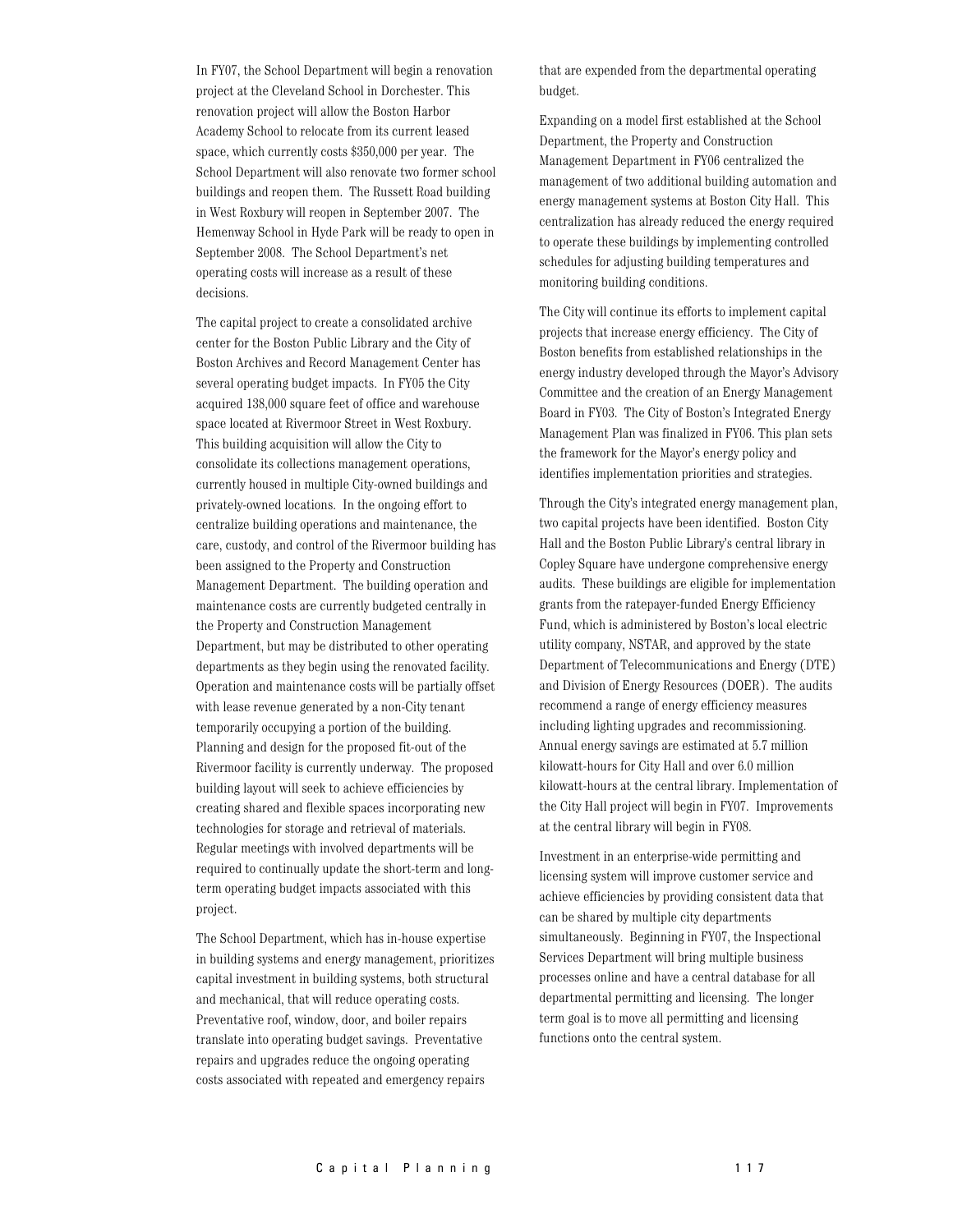### **Debt Management Policies and Debt Implications of the Plan**

Effective debt management ensures that the City can meet its capital infrastructure and facility needs. Debt management requires a series of decisions about the amount, timing, purposes and structure of debt issuance. Long-term debt related to capital investment has two main purposes:

(1) It finances acquisition, construction, repair, and renovation of City-owned buildings and equipment that are necessary to provide public services; and

(2) It finances infrastructure improvements to ensure the City's continued growth and safe roadway conditions.

The Treasury Department manages all borrowings according to the City's debt management policies. These policies address issues such as debt affordability and limitations on the level of variable rate debt the City will use. The City's goal is to rapidly repay debt, maintain a conservative level of outstanding debt, and ensure the City's continued positive financial standing with the bond market.

Key components of the debt management policies ensure that:

- combined net direct debt does not exceed 3% of taxable assessed value;
- $\bullet$  at least 40% of the overall debt is repaid within five years and 70% within ten years;
- annual gross debt service costs do not exceed 7% of general fund expenditures;
- variable rate debt does not exceed 20% of the City's total currently outstanding bonded debt.

(Please refer to the chapter on Financial Management) for further discussion of the City's financial policies and management controls.)

The City's debt service forecast assumes general obligation spending of \$100 million each year from FY07 through FY11. On January 31, 2006, the City issued \$80 million in general obligation bonds. The debt tables at the end of this chapter detail the City's outstanding debt service obligations and demonstrate the City's rapid retirement of its debt.

The City's gross debt service requirement will remain under 7% of total General Fund expenditures throughout the period FY07-11 (See Figure 2).

The ratio of debt service to the City's primary revenue source, the property tax levy, declined significantly in



the early part of this decade. This ratio is projected to

decrease modestly in FY06 and then increase slightly in FY07 (See Figure 3.).

The City's current overall debt burden (net direct debt to assessed property value of \$74.74 billion) is approximately 1.03% as of April 1, 2006. The City's net direct debt per capita currently stands at approximately \$1,350.72 as of April 1, 2006.

Boston has been conservative about assuming long-term debt and aggressive about retiring debt expeditiously.



of the Net Property Tax Levy FY04-FY11

Figure 3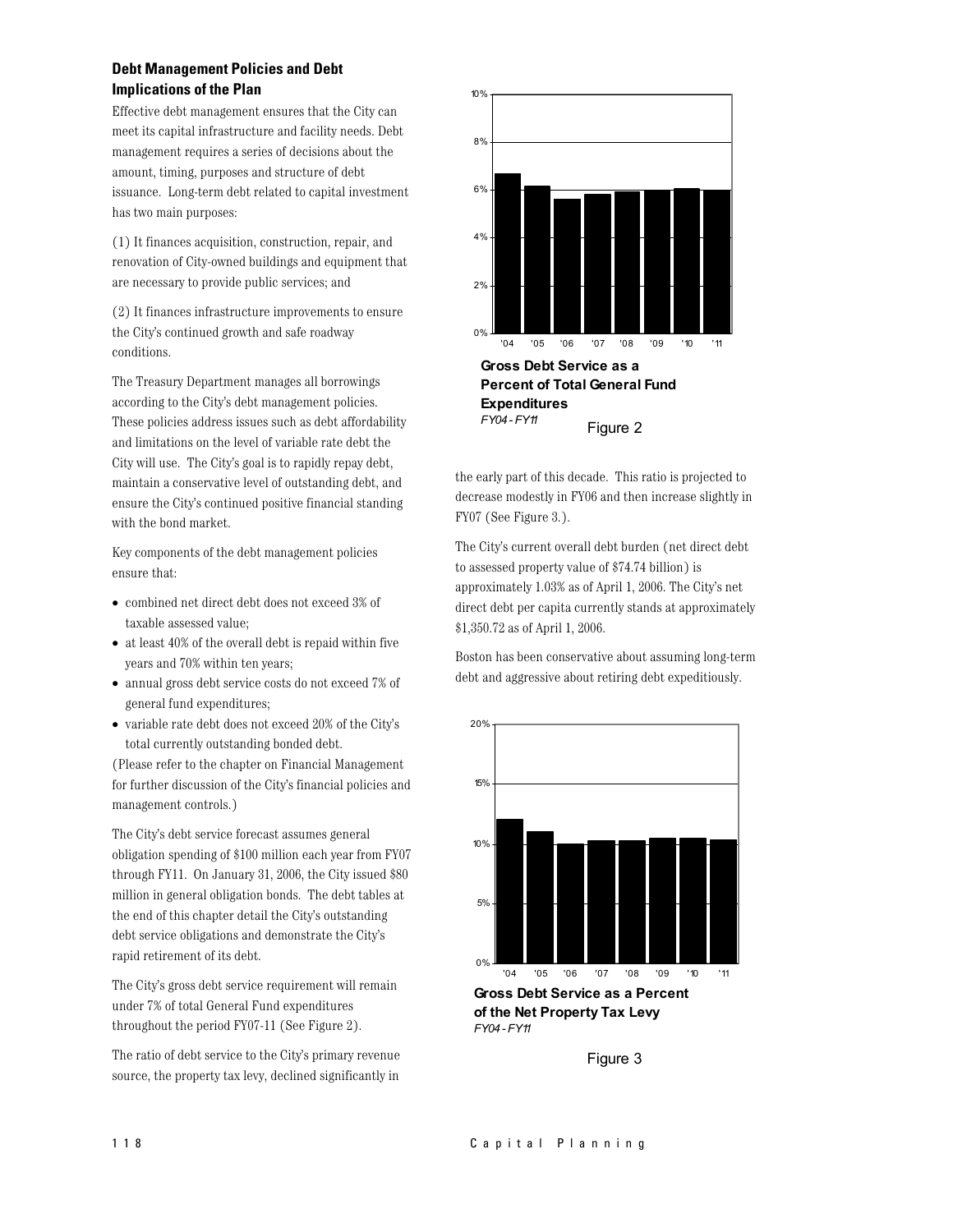As of April 1, 2006, the City's debt retirement schedule shows that 44.3% of its principal will be retired five years out, before the end of FY11 (See Figure 4). Bond rating agencies have recognized Boston's successful capital investment strategy by upgrading the City's bond rating. In January 2006, Moody's Investors Service, Standard and Poor's Rating Services, and FitchRatings awarded the City with bond credit ratings of Aa1, AA and AA, respectively.

Boston has had eleven general obligation bond sales over the past decade, the most recent of which was for \$80 million on January 31, 2006. The City also has had eight general obligation refunding issues. The most recent refunding issue, on February 1, 2005, achieved significant interest rate savings.

### **Major Capital Projects**

Table 1 lists the major projects being undertaken by the Capital Plan. Descriptions on all 479 projects can be found in Volumes II and III of the Budget. Project descriptions include authorizations and funding sources, projected expenditures, and scope of the project.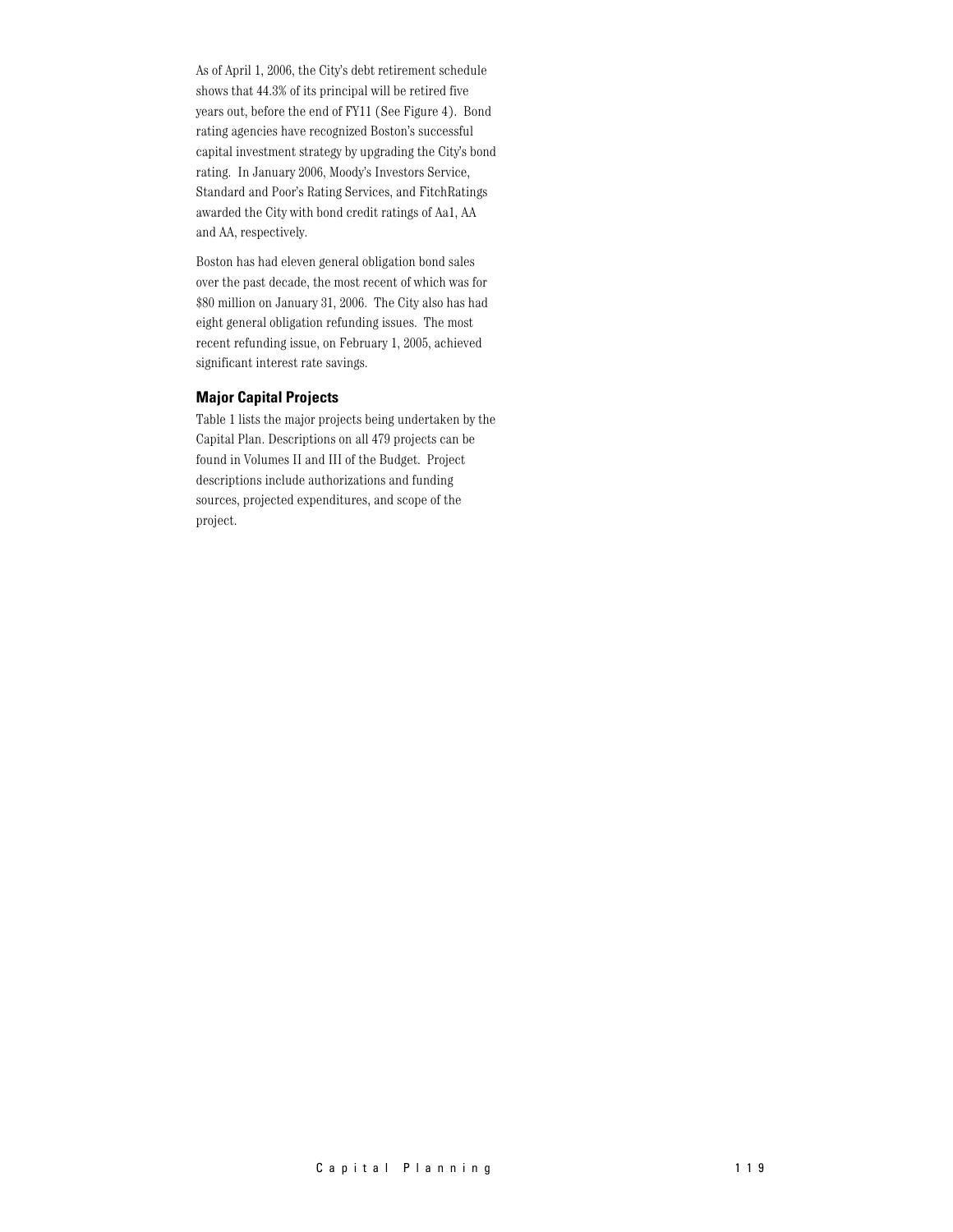### Table 1

### Major Capital Projects FY2007 - 2011 Plan

| Project                             | <b>Description</b>                                                                                                                                                                                                                                                       | <b>Plan Budget</b> |
|-------------------------------------|--------------------------------------------------------------------------------------------------------------------------------------------------------------------------------------------------------------------------------------------------------------------------|--------------------|
| Crossroads Initiative               | The Crossroads Initiative is a multi-year capital program of street<br>improvements that will improve connections among the many neighborhoods<br>surrounding and adjacent to the Rose Kennedy Greenway.                                                                 | 55,000,000         |
| <b>Burke High School</b>            | Design and construct an addition that will include a new full service<br>neighborhood branch library and gym. The existing school building will be<br>renovated to include a new cafeteria and general building improvements.                                            | 42,625,000         |
| Mattapan Branch Library (New)       | Site acquisition, design, construction and furnishings for the development of a<br>new branch library.                                                                                                                                                                   | 16,745,000         |
| Quincy Upper Pilot School           | Develop a program to design and renovate the former Boston High School<br>(Lincoln) building and Church Street building to accommodate Quincy Upper<br>Pilot School.                                                                                                     | 13,000,000         |
| Gardner Street Landfill Phase IA    | Design and cap landfill areas at ballfields.                                                                                                                                                                                                                             | 12,550,000         |
| Citywalks                           | Repair and replace sidewalks and roads in conjunction with the City's annual<br>sidewalk and roadway reconstruction programs over the next three years.                                                                                                                  | 12,000,000         |
| <b>Charlestown Police Station</b>   | Design and construct a new neighborhood police station including furnishings<br>and equipment.                                                                                                                                                                           | 11,625,000         |
| 201 Rivermoor Street                | Renovate building for use as a new Boston Public Library collections storage<br>facility and also for a new City Archives and Records Management Center.                                                                                                                 | 10,000,000         |
| Hemenway School                     | Renovate facility to reopen as a school building.                                                                                                                                                                                                                        | 9,000,000          |
| Hyde Park Community Center Interior | A complete renovation and reprogramming of the community center including<br>the teen center and kitchen. Upgrades to the gym, office spaces, interior<br>painting, plumbing, heating, masonry work, and fire alarm system.                                              | 8,510,000          |
| Pool Repairs                        | Renovate pools and locker rooms at various BCYF facilities including: Condon,<br>Harborside, Marshall, Murphy, Perkins, and West Roxbury Community Centers.                                                                                                              | 6,730,000          |
| Shelburne Community Center          | Interior and exterior facility repairs and upgrades including: roof, mechanical<br>systems, masonry, windows, athletic facility and interior renovations.                                                                                                                | 5,700,000          |
| Roslindale Community Center         | A complete rehabilitation including upgrades to the gym floor and running track,<br>office space, bathrooms, boiler and controls, gym and interior lights, painting,<br>plumbing, HVAC, and masonry repairs. Reprogram health center space and<br>renovate RMV area.     | 5,605,000          |
| Dorchester Avenue                   | Revitalize Dorchester Avenue with roadway improvements.                                                                                                                                                                                                                  | 5,000,000          |
| <b>Strand Theater</b>               | Masonry repairs including the portico; repair or replace fire doors, regular doors<br>and windows; paint and plaster; refurbish theater seating; replace boiler;<br>sprinkler and security system work; upgrade exit lighting; upgrade exterior<br>lighting, other work. | 4,500,000          |
| <b>Brighton Branch Library</b>      | Install emergency lighting and exit signage. Interior renovations include<br>flooring and carpet, window treatment, lighting and signage. Exterior<br>renovations include signage, fences, roof, and retaining walls. Install windows<br>and upgrade HVAC system.        | 4,190,610          |
| Charlestown High School Field       | Renovate the park with artificial turf fields, new play courts, bleachers, track,<br>fencing and other miscellaneous improvements.                                                                                                                                       | 3,500,000          |
| Cleveland School Phase 1            | Renovation to building addition includes windows, roof, masonry, upgrade of<br>science labs, library, classroom partitions, tiling and administrative space.                                                                                                             | 3,000,000          |
| <b>Russett Road School</b>          | Major renovation to re-open Russett Road school building. Renovation<br>includes masonry, roof and accessibility issues.                                                                                                                                                 | 2,000,000          |
| Beacon Street Phase II              | Install new street light system and related roadway improvements from<br>Gloucester Street to Kenmore Square.                                                                                                                                                            | 2,000,000          |
| Ceylon Park                         | Replace existing ballfield with artificial turf, upgrade entrances, improve ballfield<br>lighting and landscaping. Replace concrete stairs.                                                                                                                              | 1,925,000          |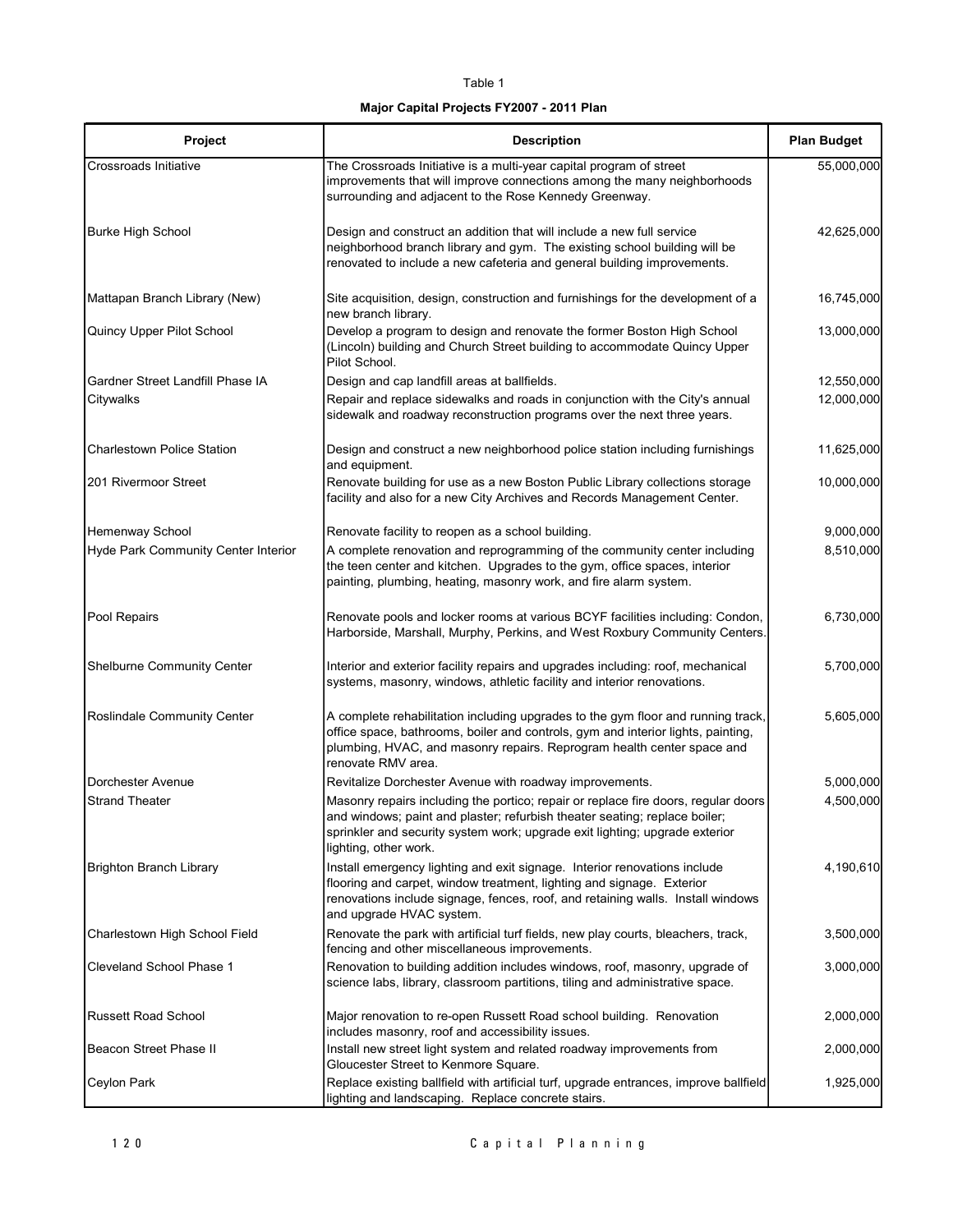| ť             |
|---------------|
| ı             |
|               |
| ٢             |
|               |
| ц             |
|               |
| ć             |
|               |
| ٠             |
|               |
|               |
| ľ<br>Ş        |
| c             |
|               |
| C             |
|               |
|               |
| s             |
| $\tilde{\pi}$ |

ත

Fiscal Years 2007 - 2011

\$3,395,000 \$12,426,925 \$159,272,595 \$109,019,913 315,082,733 193,494,930 129,650,253 111,249,360 115,000 1,318,206,533 Total \$56,822,990 \$9,781,300 \$39,432,348 \$63,532,452 \$17,050,600 \$42,360,000 \$5,939,000 \$546,511,773 \$10,617,093 \$242,044,544 11,792,110 115,000 Trust  $\circ$  $\circ$  $\circ$  $\circ$  $\circ$  $\circ$  $\circ$  $\circ$  $\circ$  $\circ$  $\circ$  $\circ$  $\circ$ Other  $\circ$ 25,000  $\circ$ 2,155,000 1,010,000  $\circ$ 8,750,000  $\circ$ 74,117,250 13,400,000  $\circ$  $\circ$  $\circ$ 32,593,894 40,800,000  $\circ$  $\circ$  $\circ$  $\circ$  $\circ$  $\circ$  $\circ$  $\circ$  $\circ$ 88,595,253  $\circ$  $\circ$ 255,000 Federal **State**  $\circ$  $\circ$  $\circ$ 1,180,000  $\circ$  $\circ$  $\circ$  $\circ$ 91,230,583 158,464,036  $\circ$  $\circ$ 1,257,000  $\circ$ FY07 FY07<br>Authorization Authorization  $\circ$ 500,000 31,860,000 20,579,600  $\circ$ 25, 140, 700 18,042,150 4,050,000 345,000 4,590,000 29,963,000 4,800,000 83,981,700 114,240,500  $\circ$ 250,000  $\circ$  $\circ$ 250,000 16,757,250  $\circ$ 5,100,000 4,275,000 34,475,000 9,144,000 18,289,250 24,700,000 1,000,000 Existing<br>Authorization 889,000 14,925,040 16,290,198 19,480,750 66,031,913 454,373,757 8,524,300 2,615,000 28,087,452 7,366,925 16,705,600 110, 187, 844 9,617,093 44,247,991 109,404,651 Property and Construction Management Department Boston Center for Youth and Families Management Information Services Parks and Recreation Department Boston Redevelopment Authority Neighborhood Development Transportation Department Public Health Commission Public Works Department Environment Department Library Department School Department Police Department Fire Department

 $121$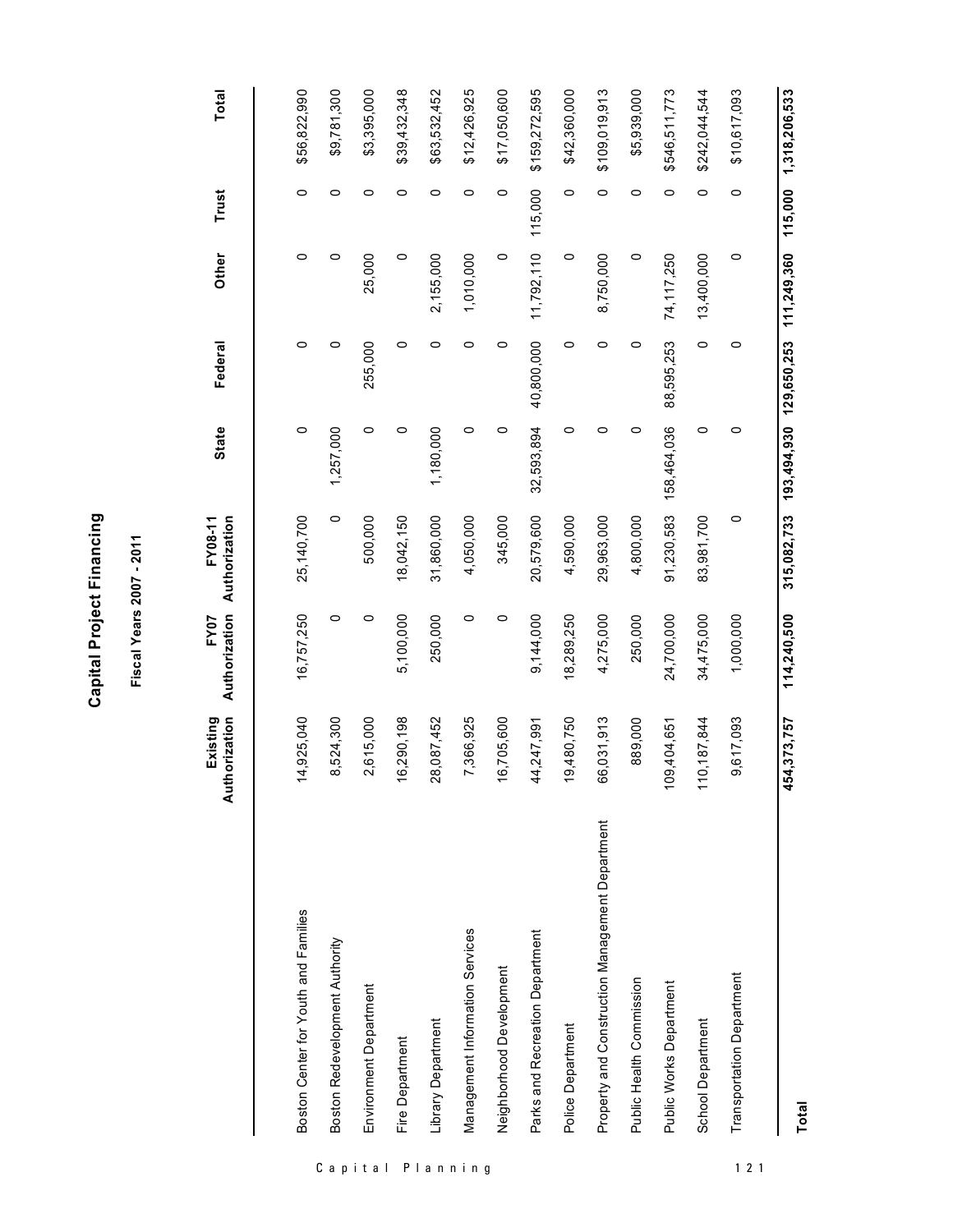CITY of BOSTON

# DEBT SERVICE PAYMENTS on GENERAL OBLIGATION BONDS

## @ April 1, 2006

# - Stated in Five Year Intervals -

### (\$ in thousands)

17,020 26,194 6,768 21,949 8,947 22,401 1,693 18,340 27,441 10,358 26,285 3,284 3,886 9,240 225 9,370 4,496 31,071 19,267 4,041 5,672 **27C** 1,127,39 FY'06 through FY'26 Interest @4/1/06 31,650 24,100 80,000 52,775 69,875 24,915 21,200 59,835 16,115 47,250 75,640 42,800 78,200 10,054 33,990 2,385 33,475 17,065 5,400  $\circ$ 30,475 34,580 57,400 149179 Interest 1,575 O 1.064 o 646 o 180 500 368 o  $\circ$ 88 Ō  $\overline{\bullet}$ ō  $\overline{\mathbf{0}}$ Ō O ō  $\overline{\phantom{a}}$  $\overline{\phantom{a}}$ 53,136 45)<br>4 FY'22 through FY'26 Principal 7,710 2,400 6,575 4,900 3,765 12,625 10,640  $\circ$  $\circ$  $\circ$  $\circ$  $\circ$  $\circ$  $\circ$  $\circ$  $\circ$  $\circ$  $\circ$  $\circ$  $\circ$  $\circ$  $\circ$  $\circ$ Principal 48.6 4,795 3,888  $\circ$  $\circ$ 3,268  $\circ$ 1,467 3,541 3,131  $\circ$ 1,736 3,802  $\circ$ 3,067  $\circ$ 335 894  $\circ$  $\circ$ 352  $\circ$  $\circ$  $177$ 30,453 188,898 FY'17 through FY'21 **Interest** 3,245 14,640 14,140 6,000  $12,420$ 14,150 15,715 19,560 20,475 3,300 13,935 5,215 158,445 15,650  $\circ$  $\circ$  $\circ$  $\circ$  $\circ$  $\circ$  $\circ$  $\circ$  $\circ$  $\circ$ Principal 6,180 5,803 6,470 3,019 8,065 1,013 6,739 1,078 7,092 8,972 2,252 1,339 2,005 1,760  $\circ$ 9,442 2,907  $\circ$ 8,357  $\circ$  $\circ$  $\circ$ æ 82,577 348,392 **Interest** FY'12 through FY'16 19,875 3,345 7,955 27,165 23,645 21,200 23,275 3,615 17,355 2,605 35,020 8,050 16,890 10,580 6,300 18,390  $\circ$  $\subset$  $\overline{C}$  $\circ$  $\circ$ 815 20,550 Principal 265, 11,810 7,365 12,910 5,755 7,176 10,134 14,479 8,106 3,284 2,212 5,327  $\circ$ 15,259 13, 177 11,296 4,594 4,393 1,693 14,861 225 2,384 270 3,957 160,667 536,971 FY'06 through FY'11 **Interest** 22,395 14,510 24,100 3,139 20,055 31,175 24,720 27,130 26,530 18,660 14,335 6,500 4,700 16,115 4,370 28,670 21,600 34,450 2,385 16,120 9,245 5,400  $\circ$ Principal @4/1/06: 52,775 35,870 28,515 25,000 33,500 75,000 100,000 120,000 62,855 90,000 80,000 75,000 42,330 65,000 43,070 48,640 52,025 120,000 13,389 120,000 15,000 90,000 75,000 ISSUED **AMOUNT**  $\alpha$  $\alpha$  $\alpha$  $\alpha$  $\alpha$  $\alpha$  $\alpha$  $\alpha$ February 1, 2005 August 15, 2002 April 1, 2001 April 1, 2004 February 1, 2004 February 1, 2003 February 1, 2003 November 15, 2002 February 1, 2000 35,900.00 February 1, 2005 February 1, 2004 February 1, 2003 February 1, 2003 February 1, 2002 February 1, 2001 January 15, 1998 November 15, 1996 October 15, 1995 January 31, 2006 MWPAT - October 15, 1999 October 15, 1998 April 15, 1998 @4/1/06: DATE of ISSUE

100.0%

100.0%

Interest Retired in 20 Years:

Note: R = General Obligation Refunding Issuance

% of Total Principal and

98.4%

94.3%

Interest Retired in 15 Years:

% of Total Principal and

87.4%

75.6%

57.7%

44.3%

% of Total Principal and

Interest Retired in 5 Years:

6 of Total Principal and Interest Retired in 10 Years: % of Total Principal and Interest Retired in 25 Years: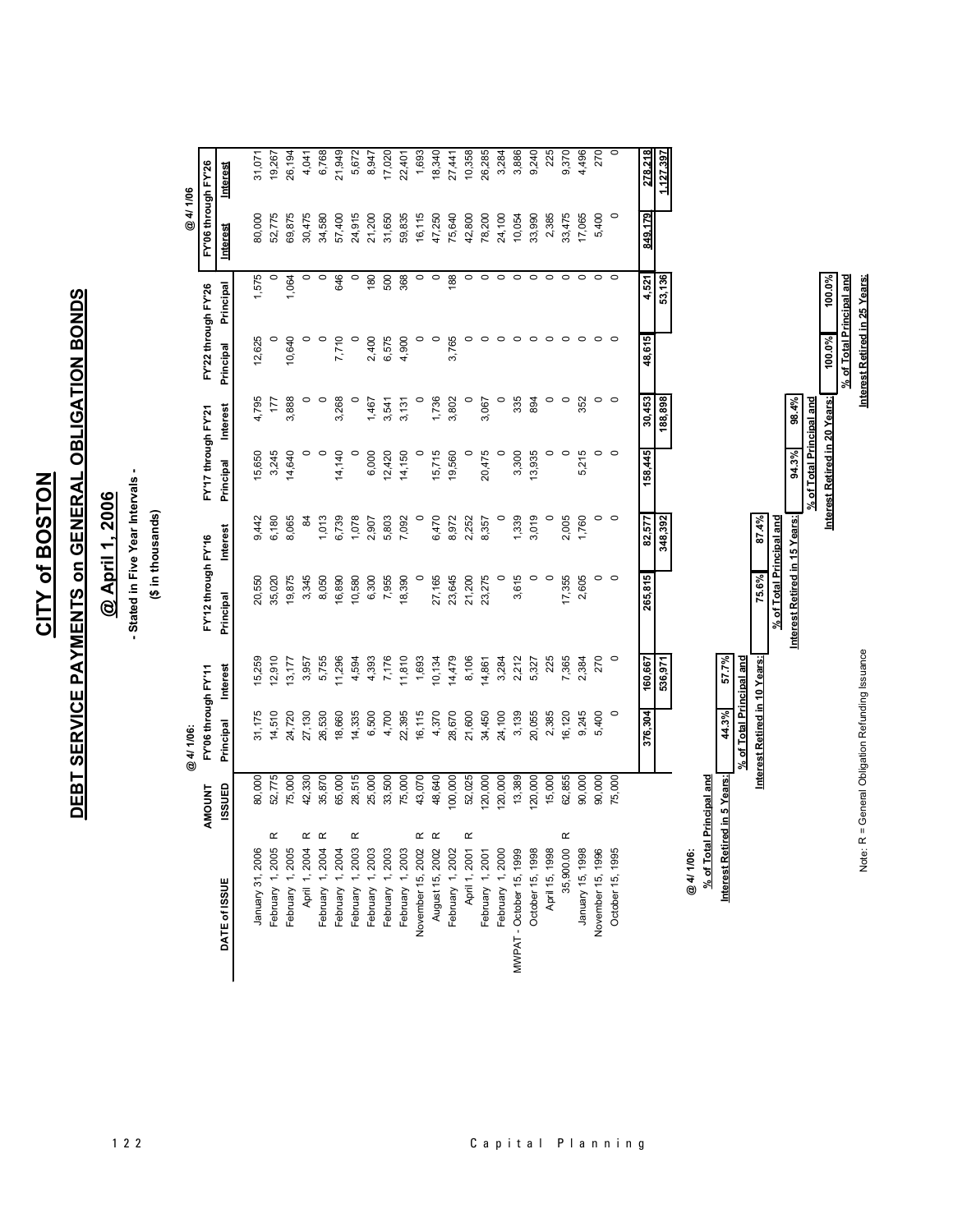### Outstanding Debt by Purpose as of April 1, 2006

|                                                      |                   | <b>Percent of</b>    |
|------------------------------------------------------|-------------------|----------------------|
|                                                      | Outstanding @     | Total<br>Outstanding |
|                                                      | April 1, 2006     | <b>Debt</b>          |
| <b>General Purpose:</b>                              |                   |                      |
| Acquisition of Land, Parks and Recreation/           |                   |                      |
| Outdoor Facilities/Cemeteries/LandFill Areas         | 72,305,225.14     | 8.51                 |
| Departmental Equipment                               | 15,090,241.13     | 1.78                 |
| Departmental Equipment/Fire Boat Acquisition         | 92,016.90         | 0.01                 |
| Computer Hardware/Software                           | 14,997,992.46     | 1.77                 |
| Remodeling & Extraordinary Repairs                   | 305, 154, 272. 19 | 35.93                |
| Constr/Re-Constr Surface Drains, Sewers, etc.        | 1,001,878.52      | 0.12                 |
| Reservoir Constr/Enlrg/Water Treatment Bldgs         | 130,965.56        | 0.02                 |
| <b>Engineering and Architectural Services</b>        | 1,215,363.48      | 0.14                 |
|                                                      | 409,987,955.38    | 48.28                |
| <b>Urban Development:</b>                            |                   |                      |
| Economic Development and Industrial Corporation      | 3,879,354.62      | 0.46                 |
| Urban Redevelopment and Renewal                      | 22,823,886.85     | 2.68                 |
|                                                      | 26,703,241.47     | 3.14                 |
| Schools:                                             |                   |                      |
| Capital Improvements, Act of 1966                    | 0.00              | 0.00                 |
| Capital Improvements, Act of 1973                    | 215,732.07        | 0.03                 |
| Capital Improvements, Act of 1991                    | 23,326,375.46     | 2.75                 |
| Capital Improvements, Act of 1996                    | 28,703,645.99     | 3.38                 |
| <b>Construction of Buildings</b>                     | 21,200,000.00     | 2.50                 |
| School Project Loan, Chapter 70B                     | 56,522,985.86     | 6.65                 |
|                                                      | 129,968,739.38    | 15.31                |
| <b>Public Buildings:</b>                             |                   |                      |
| Capital Improvements, Act of 1966                    | 139,156.39        | 0.02                 |
| Capital Improvements, Act of 1973                    | 7,178,798.04      | 0.85                 |
| Capital Improvements, Act of 1991                    | 52,360,195.77     | 6.17                 |
| Capital Improvements, Act of 1996                    | 34,712,137.38     | 4.09                 |
| <b>Construction of Buildings</b>                     | 93,095,351.19     | 10.95                |
|                                                      | 187,485,638.77    | 22.08                |
| <b>Public Works:</b>                                 |                   |                      |
| <b>Construction of Bridges</b>                       | 24,898,115.91     | 2.93                 |
| <b>Construction of Public Ways</b>                   | 43,943,374.58     | 5.17                 |
| <b>Construction of Sidewalks</b>                     | 12,048,083.40     | 1.42                 |
| Traffic Signals, Public/Street Lighting, Fire Alarms | 14, 143, 804. 76  | 1.67                 |
|                                                      | 95,033,378.65     | 11.19                |
| <b>GRAND TOTAL =</b>                                 | 849,178,953.65    | 100.00 %             |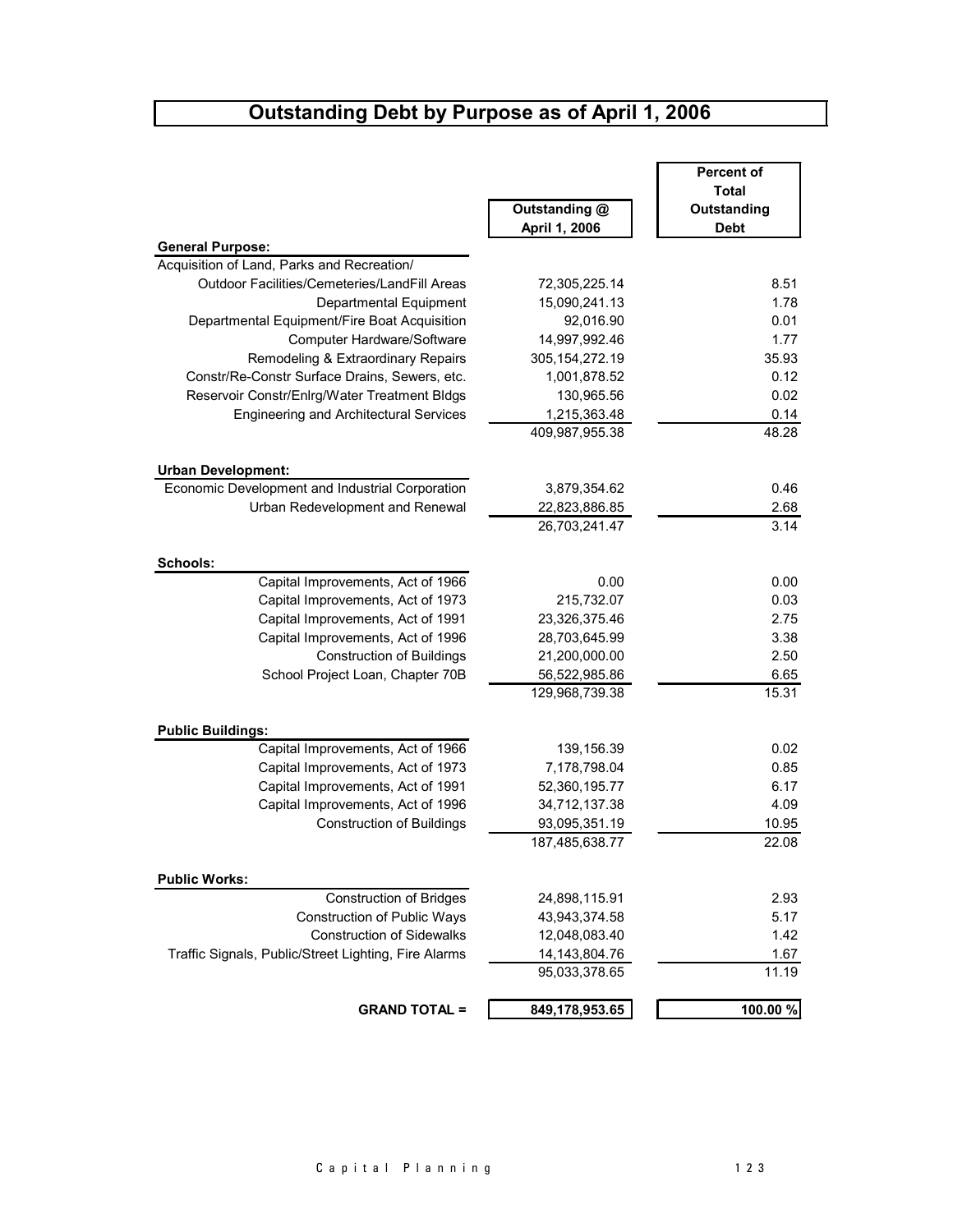### **RATE of PRINCIPAL RETIREMENT** on GENERAL OBLIGATION BONDS:

### Fiscal Years Ending June 30, 2006 - 2026

### @ April 1, 2006

| <u>Fiscal Year Ended June 30,</u> | <b>Amount</b>  | Percentage of<br><b>Total Principal</b><br><b>Amount Retired:</b> |
|-----------------------------------|----------------|-------------------------------------------------------------------|
| @.4/1/06:                         |                |                                                                   |
| 2006 - 2011                       | 376,303,954.00 | $\%$<br>44.31                                                     |
| 2012 - 2016                       | 265,815,000.00 | $\frac{0}{0}$<br>31.30                                            |
| 2017 - 2021                       | 158,445,000.00 | $\%$<br>18.66                                                     |
| 2022 - 2026                       | 48,615,000.00  | $\%$<br>5.73                                                      |
|                                   | 849,178,954.00 | 100.00<br>$\%$                                                    |
|                                   |                |                                                                   |

Figure 4